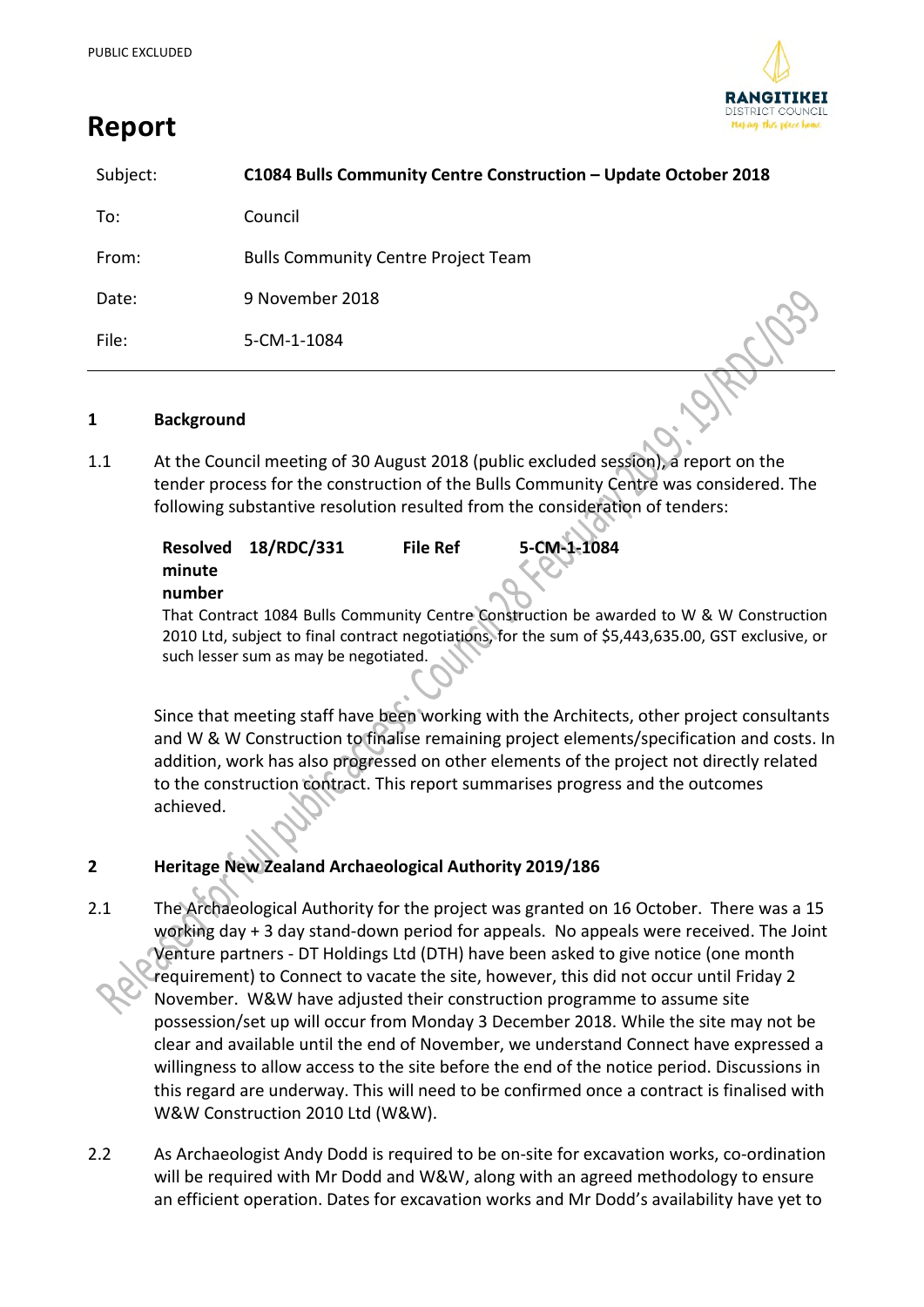be confirmed. Allowance for Mr Dodd's time has been included in the budget. However, the discovery and subsequent management/treatment of any significant artefacts will be an additional cost, as will the costs with any associated construction delay(s).

# **3 Site Negotiations with Joint Venture Partner**

3.1 DT Holdings Ltd have presented Council with two options for a revised proposed footprint. Council's preferred option (site outlined in red, below) would increase the total site footprint to 3595m2 with a common area of 335m2. This proposal would allow the bus stop to be located entirely within the footprint, with the car-park area extending back to Dalziel and Funnell Streets.



3.2 A series of meetings have been held between the Chief Executive and DT Holdings (DTH) to negotiate a purchase price for the additional land. An agreement in principle has been reached, and the documentation is being drafted to reflect that. It is expected that this agreement will be signed before Council finalises the contract with W&W. The agreement will include a formula to establish the purchase price, where costs incurred by both parties which are mutual benefit are accounted for. The additional land area to be purchased will add an estimated \$130,000 to the project cost. A copy of the draft agreement, as it currently sits, is attached. This draft agreement builds on an earlier version, which has expired.

## **4 Negotiations with Preferred Tenderer**

4.1 Discussions/workshops have continued between Council, its preferred tenderer W&W and their nominated sub-contractors, Architecture Workshop, and technical advisors to crystallise the areas of construction where specifications/price had yet to be finalised,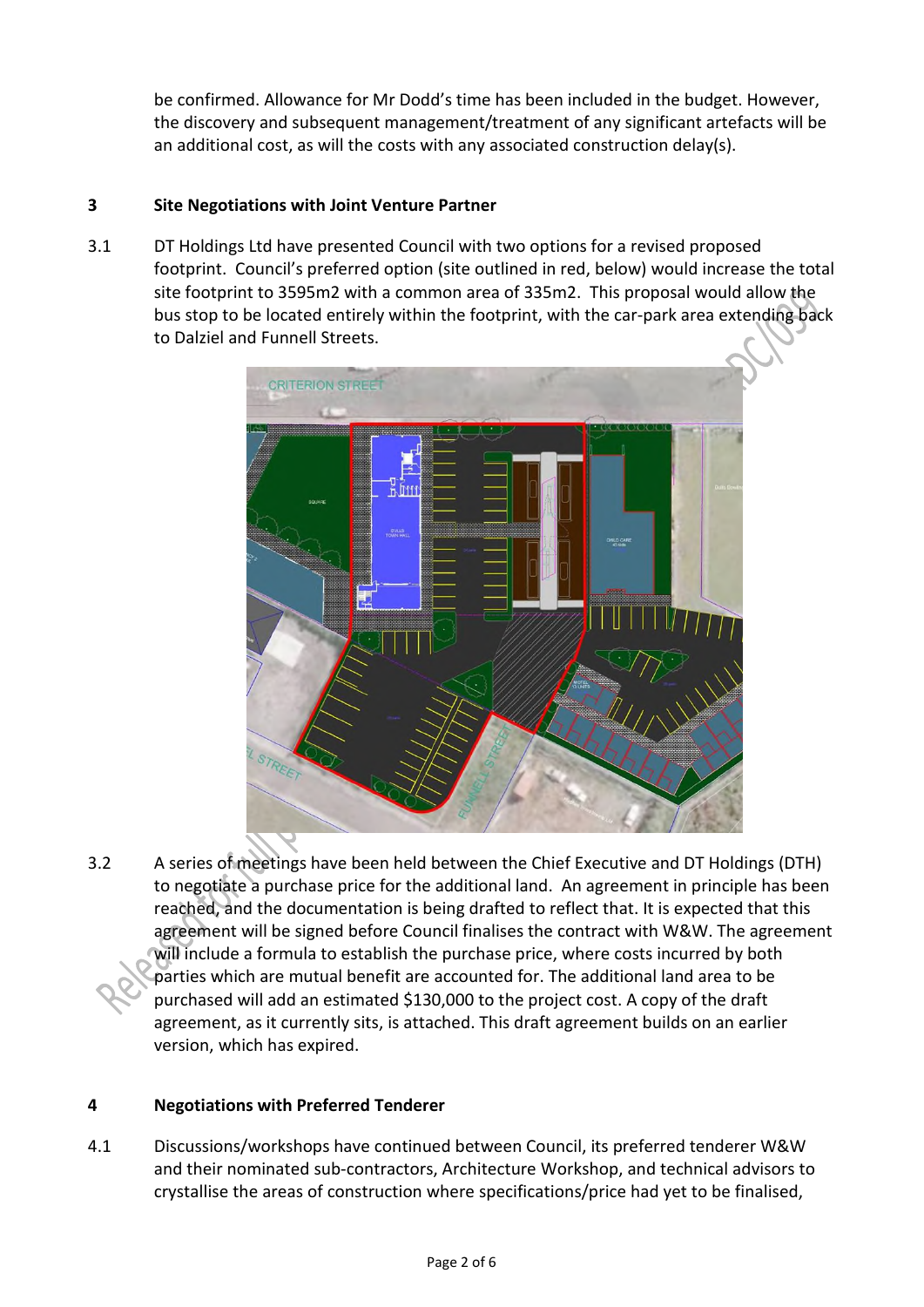with the intent to reduce the contract price. These discussions have included looking at alternative product (without reducing the quality and performance) and reviewing/reducing the number of provisional sums to give more cost certainty.

The action list has included:

- 4.2 *Accessible facilities* the building required accessible facilities to and on the stage area. An exterior ramp on the south façade will gain accessible compliance to the stage, while the toilet initially proposed for below the stage (with access by stairs) will be relocated to the opposite side (east side) of the building and will now be at stage level. Suitable access to the stage from within hall area is also required. As an internal ramp is impractical without a major redesign of the facility, a portable access 'lift' will fulfil Building Consent requirements.
- 4.3 *Sprinkler system* water pressure testing confirmed that the pressure is insufficient for a fire-fighting system. Holmes Fire have re-designed a prescriptive specification for the firefighting system, which will include a single 90m3 above ground water storage tank with the required pumps to be located in the below stage area. This is currently being priced by two subcontractors for W&W. Holmes Fire are also reviewing the drawing set to ensure all fire requirements are met. The firefighting hydrant pressure is a separate issue and has not been considered by Holmes Fire. Hydrant pressure is a matter to be considered in the overall review of Bulls water supply scheme.
- 4.4 *Roof system* Architecture Workshop have reviewed the specifications, insulation and forward maintenance for two alternative solutions for the roofing membrane; The current subcontractor using a torch on 2-layer De Boer membrane system is about \$60k cheaper than the Viking heat welded TPO (thermoplastic polyolefin) proposal. They are both alternative systems under the building code and both provide 20-year Product Warranties. W&W have included the de Boer torch on system in their contract price, and this is an acceptable system.
- 4.5 *Aluminium joinery* aluminium façade/window systems from two new subcontractors, evaluating glass types, and the replacement of some glass with insulated panels, have been priced by W&W. Maltbys advised that this area had the potential to save up to \$400,000 based on their tender price evaluations. One system, by Wight Aluminium of Whanganui, is the preferred (and cheapest) option, although it only offers savings of around \$180,000.
- 4.6 *Steel work* Council's engineering consultants (NZCEL) visited the W&W steelworker workshop to meet and discuss any queries arising from the tender documents. NZCEL are satisfied that this subcontractor has the capacity/capability to produce the required design elements (façade, stairs, etc)
- 4.7 *Acoustics -* Marshall Day Acoustics have been engaged to recommend appropriate acoustical design and detail acoustic treatment recommendations to the Hall and Learning hub areas. This assessment has yet to be completed, so a provisional sum will be included in the final contract.
- 4.8 *Power supply -* the electrical loading of the building has been assessed. This has identified that a cheaper option (than a new transformer on-site) is to upgrade the transformer across the road by the Bulls Town Hall. While involving a road crossing for mains cabling,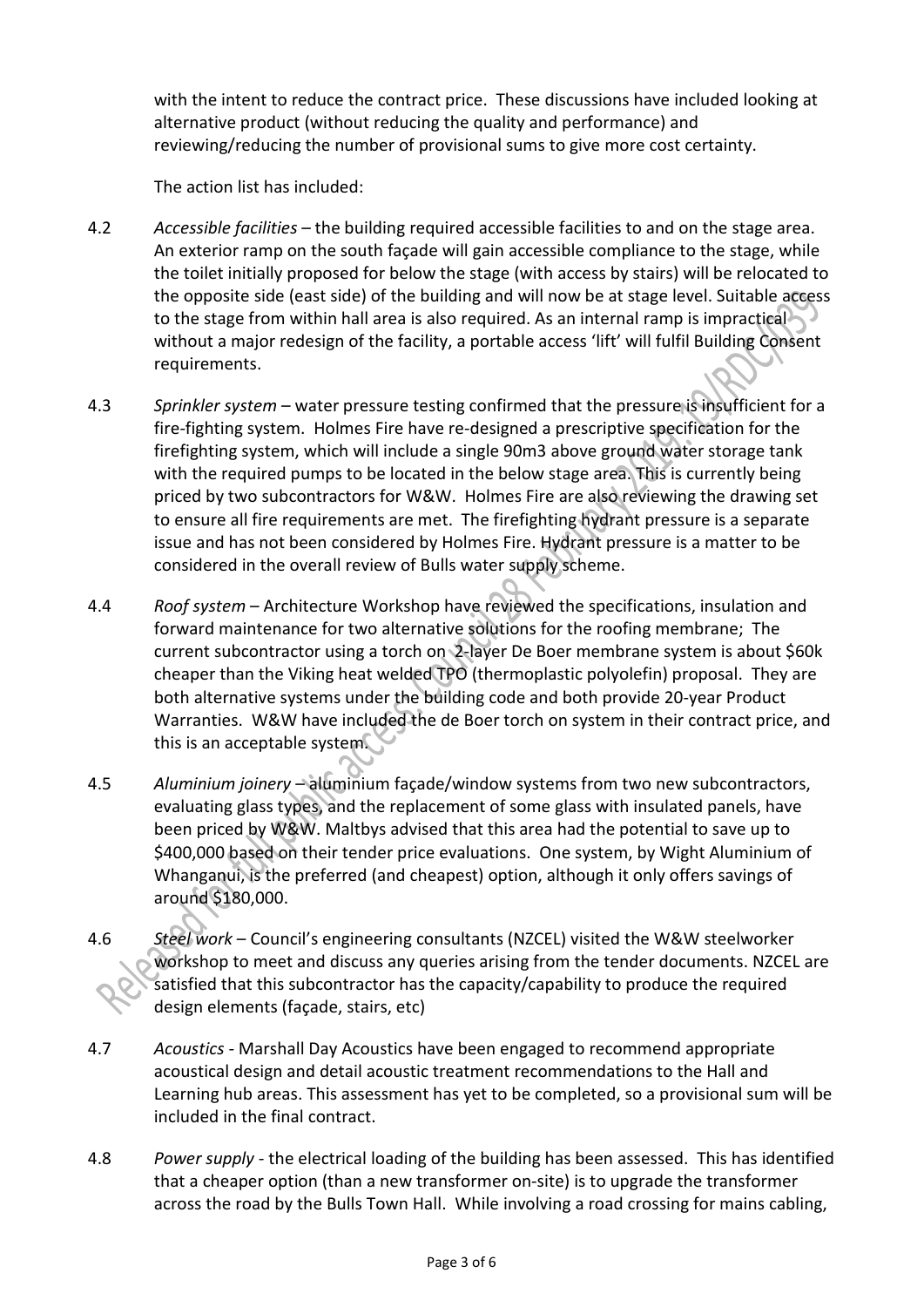this option is still significantly less expensive. As this component of the project presents a sponsorship opportunity (through PowerCo), this aspect is being managed in-house.

- 4.9 *Carpark and Town Square –* Now that the site footprint is largely confirmed, there will a change regarding the bus stop location. This will result in the design of a new bus shelter area, which has yet to be completed and costed. The provisional sum included in the tender documents has been retained for this purpose. Initial discussions have taken place with a potential sponsor regarding forming/sealing the carpark and developing the town square. However, these discussions occurred prior to a change in the size of the area to be acquired. Further discussions will be arranged. These two landscape items will also remain as provisional sums.
- 4.10 *Price –* W&W submitted a tender price of \$5,613,853.00. Following initial discussions with the three short-listed tenderers as part of the QS process, the W&W tender figure was reduced to \$5,443,635.00 excl GST. Our QS advisors, Maltbys, suggested further savings of up to \$400,000 were possible. Despite extensive discussions in this regard, savings of around \$100,000 can be realised at this stage. While some matters have yet to be resolved before the contract is signed, there does not appear to be any further scope to significantly reduce the construction price without changing either the design or nature/quality of the building elements. However, our advisors have suggested there are still a number of areas where minor savings could be made, so if Council approves the contract with W&W Construction Ltd, staff will continue to explore opportunities with W&W to reduce the cost of construction without compromising quality or scope. Maltbys have assessed this final position, following negotiations and design/construction adjustments, and their report is attached. It is therefore recommended that W&W Construction Ltd be confirmed as the contractor and awarded contract C1084 Bulls Community Centre Construction for a maximum figure of \$5,348,837 (GST exclusive) as per the attached schedule.

## 4 **Project Cost Estimates and Funding Projections**

 $\sim$ 

4.1 Contract C1084 represents the majority of the cost associated with delivering the new Bulls Community Centre, but does not reflect all of the costs associated with the project. Additional costs include land purchase, professional services/consultants, consenting, archaeology, etc. The table below summarises these additional costs, and provides a comparison of cost estimate changes since the final QS estimate was provided in February 2018. The table provides an estimate of the total cost of delivering this project. A further table sets out the project funding projections.

|               | Feb 2018 -<br><b>QS Estimate</b> | <b>August 2018 -</b><br><b>Tender</b> | November 2018-<br><b>Contract Negotiation</b> | <b>Expenditure to</b><br><b>Date</b> |
|---------------|----------------------------------|---------------------------------------|-----------------------------------------------|--------------------------------------|
| Construction# | 4,613K                           | 5,643K                                | 5348.9K                                       |                                      |
| Consultancy*  | 461K                             | 300K                                  | 325K                                          | 351K                                 |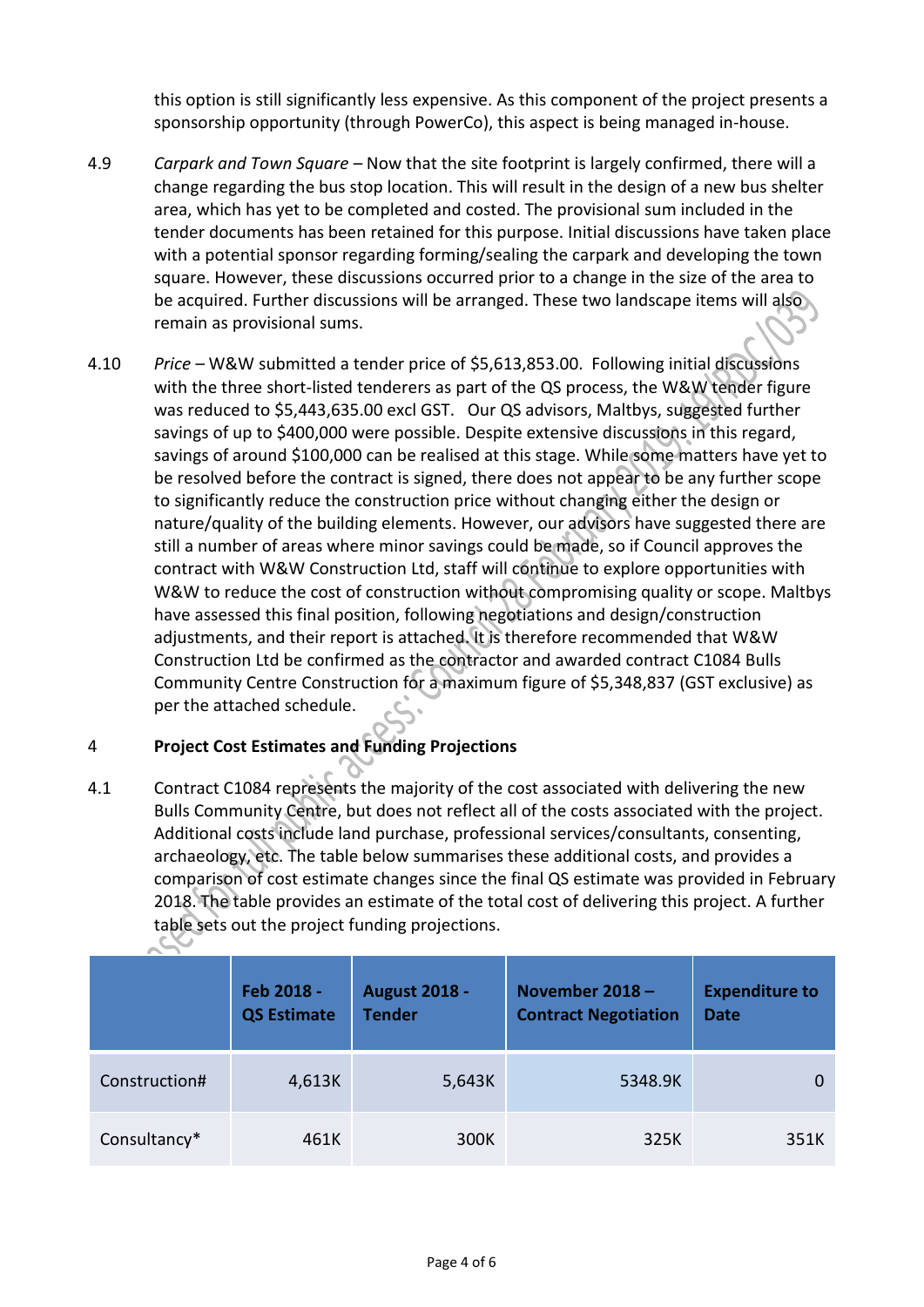| Consenting     | 30K      | <b>30K</b> | <b>30K</b> | 0                      |
|----------------|----------|------------|------------|------------------------|
| Land Purchase^ | 190K     | 190K       | 320K       | 0                      |
| Total          | \$5,294K | \$6,163K   | 6023.9K    | LTP Budget<br>\$5.242M |

\* Architect, QS, Structural Engineer, GeoTech, Services, Fire, Archaeology

^ Estimate – orginally 2145m2, now 3595m2 (subject to a cost allocation formula agreed with JV Partners)

# Includes a provisional sum of \$626,500 for carparking, bus stop/shelter, town square and fitout (lighting, auditio-visual, security, key furniture, door hardware and acosutic treatment). These areas will need to be refined as the project progresses, as they include the potential for sponsorship. Exclude utilities connections, which will be handled by RDC. Some components, such as hall seating, currently sit outside the budget. These exclusions reflect the expectation that that external funding opportunities will be pursued specifically for these items. Construction insurance cover is also currently excluded, as staff are exploring the potential for chepaer cover with our Insurance broker, Aon. A nominal figure of \$18,000 has been flagged.

4.2 The following table sets out the funding secured and projections to ensure the project is fully funded:

|                          | \$ Sought                        | \$ Achieved | <b>Difference</b> | <b>Further</b><br>scope |  |
|--------------------------|----------------------------------|-------------|-------------------|-------------------------|--|
| Lotteries*               | 1,000,000                        | 500,000     | $-500,000$        | $\mathbf 0$             |  |
| <b>Community Trusts</b>  | 300,000                          | 550,000     | $+250,000$        | $\mathbf 0$             |  |
| Corporates*              | 200,000                          | 20,000      | $-180,000$        | 100,000                 |  |
| Community*               | 150,000                          | 100,000     | $-50,000$         | 200,000                 |  |
| Rates (Loan)             | 1,600,000                        | 1,600,000   | $\mathbf 0$       | $\mathbf 0$             |  |
| Property Sales/Reserves* | 1,065,000                        | 65,000      | $-1,000,000$      | 1,000,000               |  |
|                          | <b>Total</b><br><b>Committed</b> | 2,835,000   |                   |                         |  |
| Government (PGF)*        |                                  |             |                   | 2,000,000               |  |